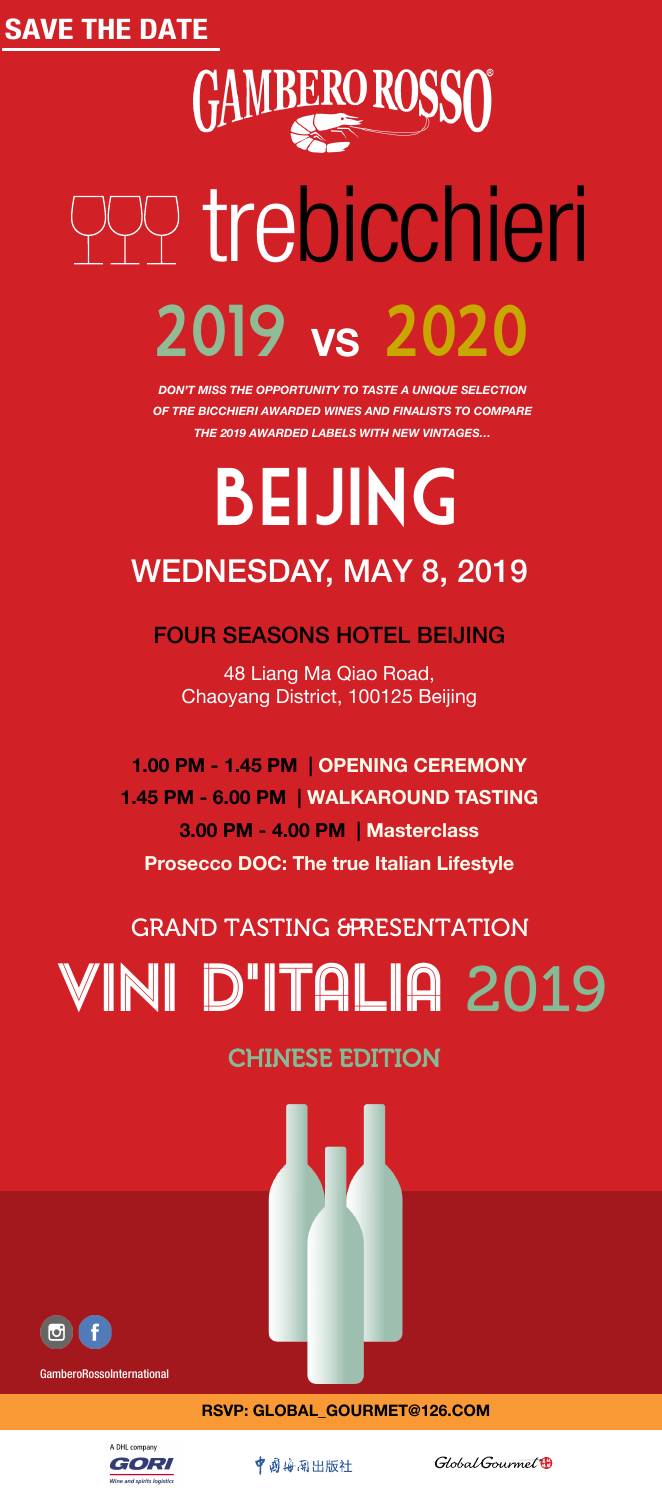

## trebicchieri 999 vs 2020 PRESS RELEASE

### Tre Bicchieri en primeur goes to Beijing

The best Italian wines rated in Vini d'Italia 2019 guide will be showcased together with the new vintage wines not yet released on the market

Gambero Rosso comes back to China, choosing Beijing once again as the setting for the year's most eagerly awaited Italian wine event in town. The Gambero Rosso World Tour, restricted to wineries that have been rated in the Gambero Rosso guide, is scheduled for **Wednesday, May 8**. The location, the elegant Four Seasons Hotel Beijing located in the Chaoyang District. At 1 pm, the opening ceremony takes place with the **presentation of the last Chinese edition of Vini d'Italia guide**. Then, from 1.45pm to 6 pm, a walkaround tasting features some of the best Italian wines awarded in the Vini d'Italia guide plus a brilliant selection of new vintage wines that will be released on the market on the following weeks.

Thanks to the extraordinary interest that Asian consumers show in quality Italian wine, the Vini d'Italia guidebook has been translated into Chinese, Japanese, English and German. Gambero Rosso celebrates the thirty-second edition of its Vini d'Italia guide which at this moment is in the hands of translators in English, German, Chinese and Japanese. The Guide has accompanied the Renaissance of Italian wine step by step, in an era extraordinarily rich in transformational new approaches.

Italian wine exports are growing, in 2017 reaching the threshold of 6 billion euros for the first time. In the first two months of 2018 Italian wines import raised by 34,7% in value, overtaking Spain the terms of general sales. Consumers are looking for new approaches. If you are seeking for what's unique and indigenous, if you want wines that reflect a place, a personality, then the Tre Bicchieri tasting in Beijing is the place to be. Producers will be on the front line.

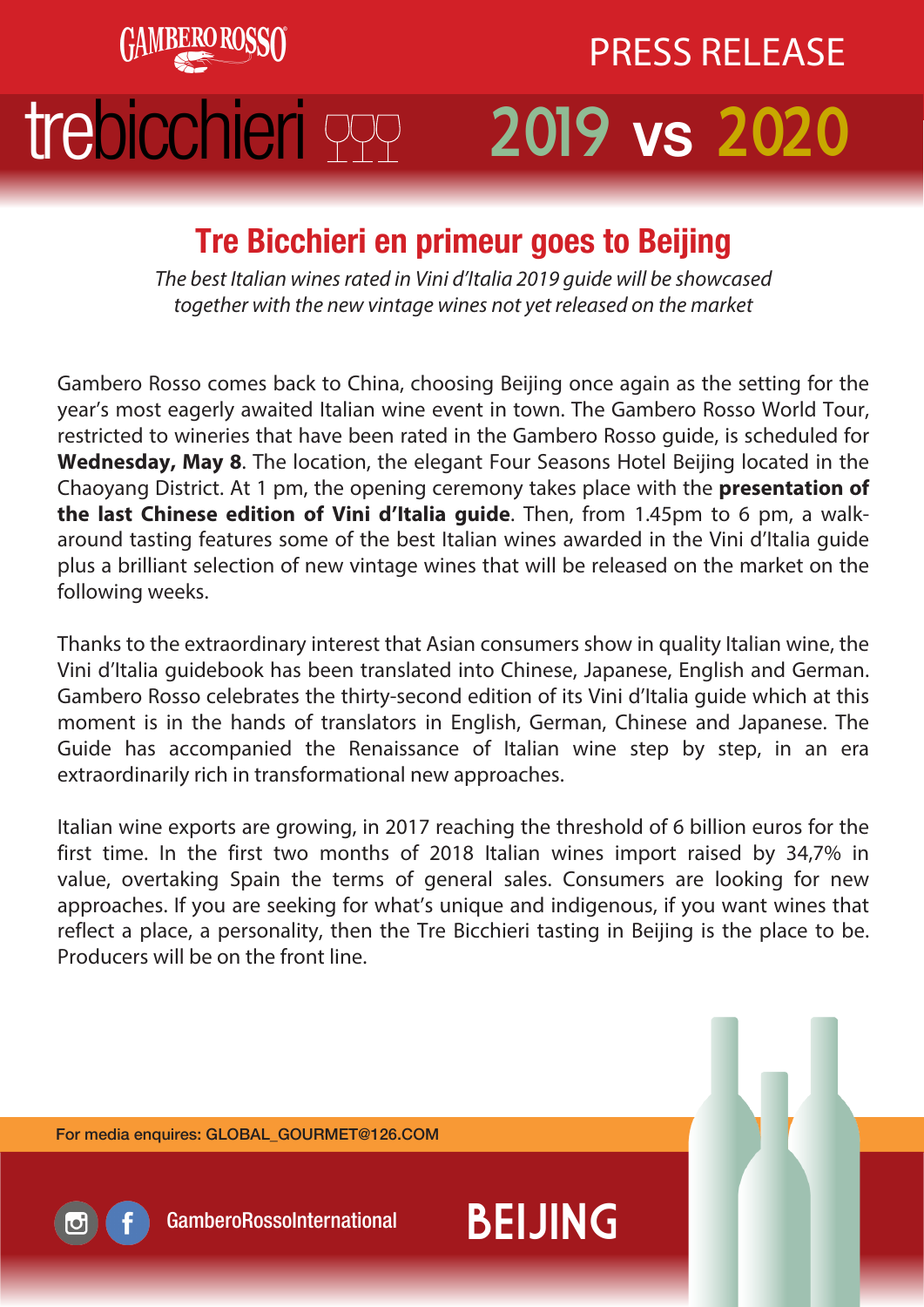

## trebicchieri PPP 2019 vs 2020

# PRESS RELEASE



The **Prosecco fever** doesn't slow down. Prosecco DOC, which can be produced between Veneto and Friuli, is the most sold sparkling wine in the world with a yearly production of more than 500 million bottles. Exports absorb about 70% of the production. Light, versatile, fragrant, easy drinking: Prosecco Doc can be considered an "everyday luxury". Prosecco suits any time of the day: before lunch, at lunch, after lunch, at 5 o'clock instead of tea, for a social aperitivo, at dinner time, even as a good night drink. During the Tre Bicchieri event in Beijing the Consortium Prosecco DOC will arrange a special corner with a wide range of producers and difference styles, while the Prosecco DOC seminar is scheduled at 3pm. The producers will be on the front line.

### BEIJING

### WEDNESDAY, MAY 8, 2019

FOUR SEASONS HOTEL BEIJING 48 Liang Ma Qiao Road Chaoyang District, 100125 Beijing

### 01:00 pm – 01:45 pm | OPENING CEREMONY

01:45 pm – 06:00 pm | WALKAROUND TASTING

### **MASTERCLASS**

03:00 pm – 04:00 pm | Prosecco DOC:

The true Italian Lifestyle

For media enquires: GLOBAL\_GOURMET@126.COM



GamberoRossoInternational BEIJING